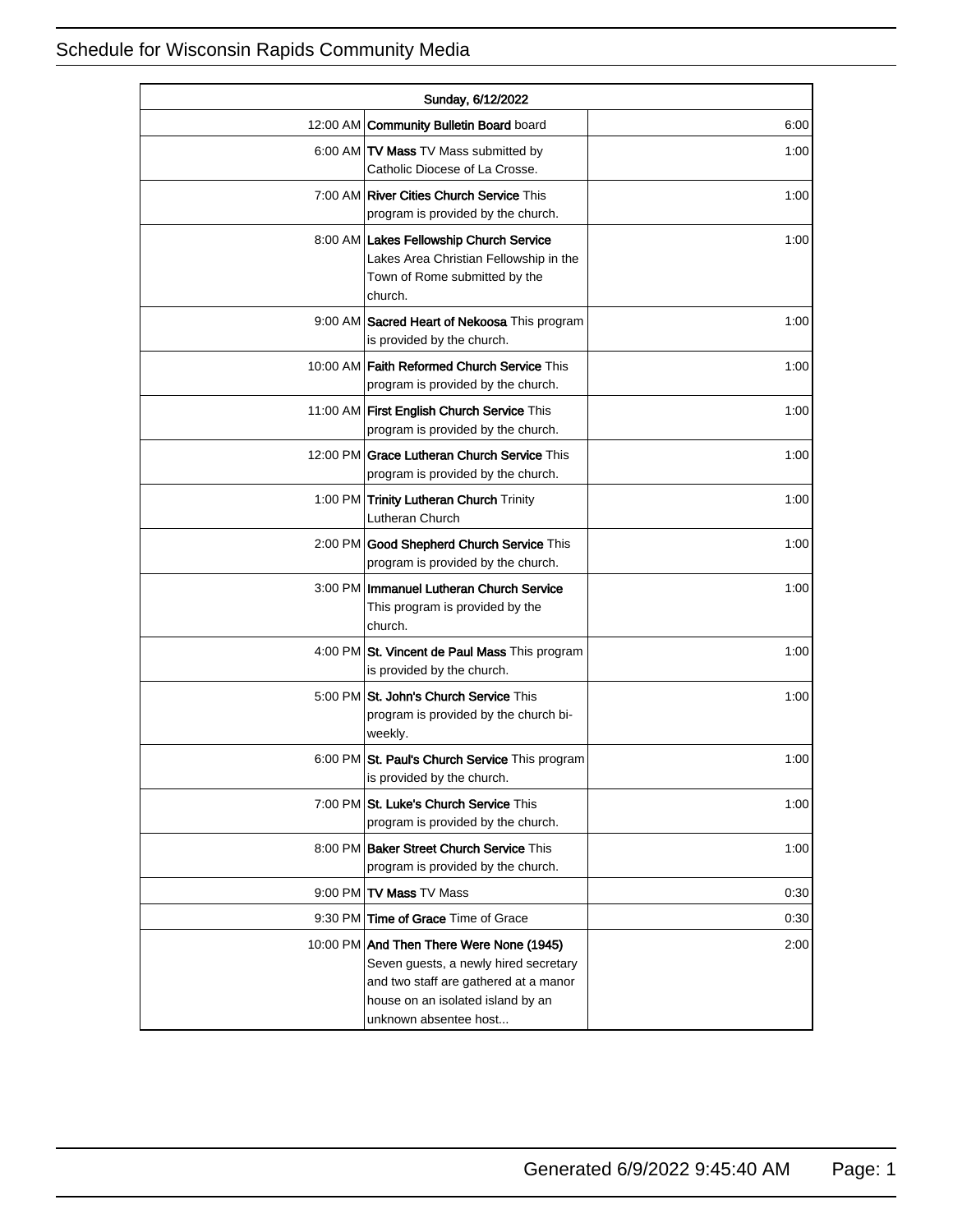| Monday, 6/13/2022 |                                                                                                                                                                                  |      |
|-------------------|----------------------------------------------------------------------------------------------------------------------------------------------------------------------------------|------|
|                   | 12:00 AM   Community Bulletin Board board                                                                                                                                        | 6:00 |
|                   | 6:00 AM   Morning Meditation Morning Meditation                                                                                                                                  | 1:00 |
|                   | 7:00 AM Yoga Yoga                                                                                                                                                                | 1:00 |
|                   | 8:00 AM Senior Exercise Senior Exercise #3<br>submitted by Gunderson Lutheran.                                                                                                   | 1:00 |
|                   | 9:00 AM Zero is the Number: A Conversation<br>About Grief & Suicide Zero is the<br>Number: A Conversation About Grief &<br>Suicide                                               | 0:30 |
|                   | 9:30 AM   Memorial Day Ceremony at Forest Hill<br><b>Cemetery Memorial Day Ceremony at</b><br>Forest Hill Cemetery                                                               | 1:00 |
|                   | 10:30 AM Life as a Seabee Video: U.S. Navy                                                                                                                                       | 0:30 |
|                   | 11:00 AM Discover Wisconsin Created by Dick<br>Rose.                                                                                                                             | 1:00 |
|                   | 12:00 PM Vlada's Seeds of Life Vlada's Seeds of<br>Life's goal is to help families gather<br>back at the dining table for a healthy<br>homemade meal and quality family<br>time. | 1:00 |
|                   | 1:00 PM Let's Make Lunch! Video: McMillan<br>Library                                                                                                                             | 1:00 |
|                   | 2:00 PM Lincoln Scholarship Awards Video:<br>LHS.                                                                                                                                | 2:00 |
|                   | 4:00 PM   Wis. Rapids Committee Meetings Wis.<br><b>Rapids Committee Meetings</b>                                                                                                | 2:00 |
|                   | 6:00 PM   Memorial Day Ceremony at Forest Hill<br><b>Cemetery Memorial Day Ceremony at</b><br><b>Forest Hill Cemetery</b>                                                        | 1:00 |
| 7:00 PM           | <b>Smart Movie Show A review of the</b><br>latest movie to hit theaters.                                                                                                         | 1:00 |
|                   | 8:00 PM One Step Beyond Created by Merwin<br>Gerard and produced by Collier Young,<br>One Step Beyond was hosted by John<br>Newland, "your guide to the<br>supernatural"         | 1:00 |
|                   | 9:00 PM Then There Were Three (1961) US<br>Army personnel patrolling through Italy<br>during World War 2, are being killed off<br>by an unknown German agent.                    | 1:30 |
| 10:30 PM          | Walking Target (1960) An ex-con sets<br>out to find the money which was<br>hidden after a payroll robbery but is<br>persuaded to turn it over to the police                      | 1:30 |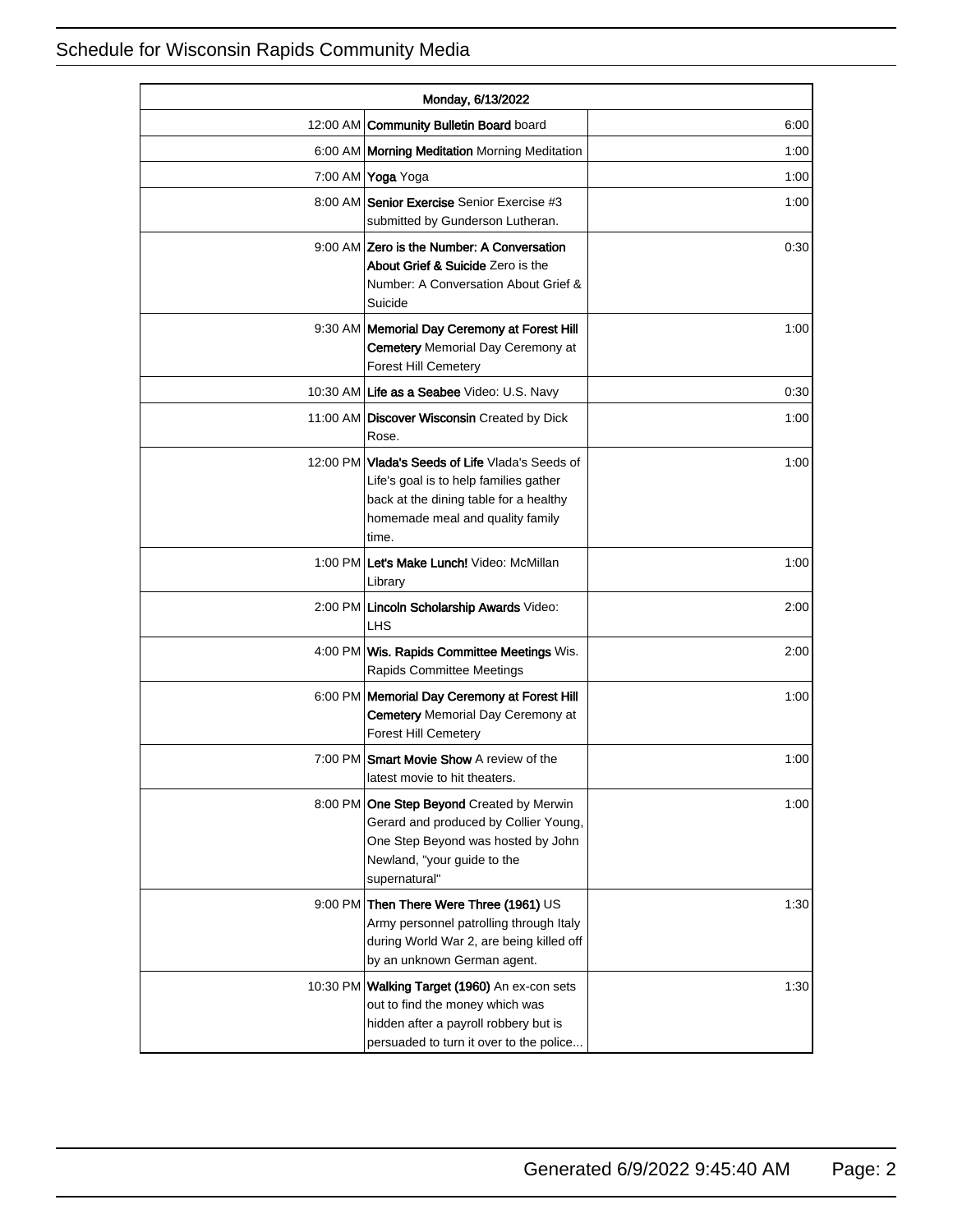| Tuesday, 6/14/2022 |                                                                                                                                                                                  |      |
|--------------------|----------------------------------------------------------------------------------------------------------------------------------------------------------------------------------|------|
|                    | 12:00 AM   Community Bulletin Board board                                                                                                                                        | 6:00 |
|                    | 6:00 AM   Morning Meditation Morning Meditation                                                                                                                                  | 1:00 |
|                    | 7:00 AM Yoga with Noelle Joy Yoga                                                                                                                                                | 1:00 |
|                    | 8:00 AM Senior Exercise Senior Exercise #3<br>submitted by Gunderson Lutheran.                                                                                                   | 1:00 |
|                    | 9:00 AM Zero is the Number: A Conversation<br>About Grief & Suicide Zero is the<br>Number: A Conversation About Grief &<br>Suicide                                               | 0:30 |
|                    | 9:30 AM   Memorial Day Ceremony at Forest Hill<br><b>Cemetery Memorial Day Ceremony at</b><br><b>Forest Hill Cemetery</b>                                                        | 1:00 |
|                    | 10:30 AM Life as a Seabee Video: U.S. Navy                                                                                                                                       | 0:30 |
|                    | 11:00 AM Discover Wisconsin Created by Dick<br>Rose.                                                                                                                             | 1:00 |
|                    | 12:00 PM Vlada's Seeds of Life Vlada's Seeds of<br>Life's goal is to help families gather<br>back at the dining table for a healthy<br>homemade meal and quality family<br>time. | 1:00 |
|                    | 1:00 PM Let's Make Lunch Video: McMillan<br>Library                                                                                                                              | 1:00 |
|                    | 2:00 PM Lincoln Commencement Video: LHS                                                                                                                                          | 3:00 |
|                    | 5:00 PM Smart Movie Show A review of movies<br>that are currently in theaters.                                                                                                   | 1:00 |
|                    | 6:00 PM   Local Government Meetings LIVE                                                                                                                                         | 2:00 |
|                    | 8:00 PM Assumption Commencement Video:<br>Zaleski                                                                                                                                | 1:30 |
|                    | 9:30 PM River Cities Commencement River<br><b>Cities Commencement</b>                                                                                                            | 1:00 |
|                    | 10:30 PM The Black Book (1949) Robespierrre, a<br>powerful figure in the French<br>revolution, is desperately looking for<br>his black book.                                     | 1:30 |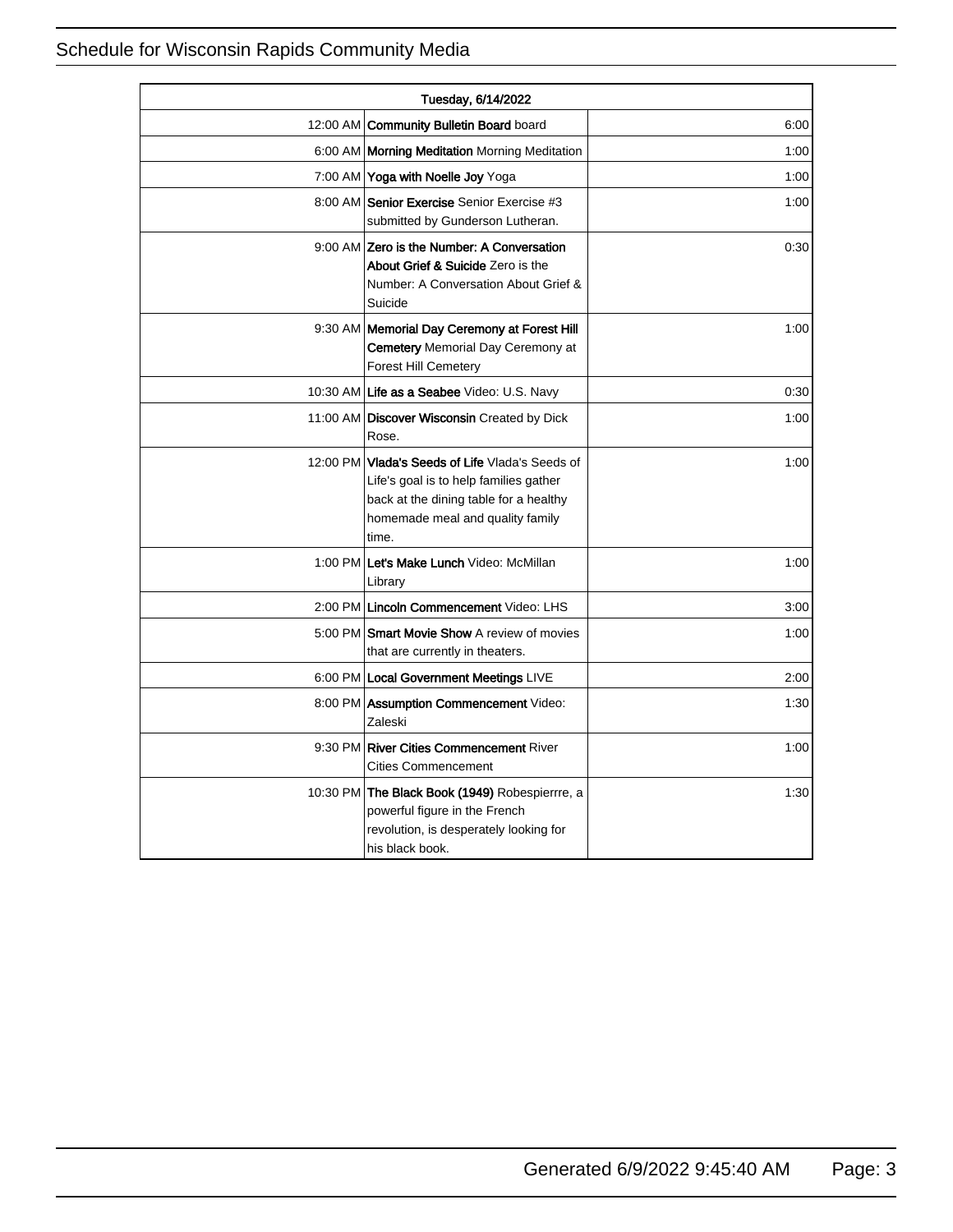| Wednesday, 6/15/2022 |                                                                                                                                                                                             |      |
|----------------------|---------------------------------------------------------------------------------------------------------------------------------------------------------------------------------------------|------|
|                      | 12:00 AM Community Bulletin Board Community<br>announcements                                                                                                                                | 6:00 |
|                      | 6:00 AM   Morning Meditation Morning Meditation                                                                                                                                             | 1:00 |
|                      | 7:00 AM Christian Life Fellowship The Loser's<br>Club.                                                                                                                                      | 1:00 |
|                      | 8:00 AM Woodland Lutheran Church Woodland<br>Lutheran Church                                                                                                                                | 1:00 |
|                      | 9:00 AM Our Lady Queen of Heaven Services<br>from Our Lady Queen of Heaven<br>church.                                                                                                       | 1:00 |
|                      | 10:00 AM Time of Grace TOG                                                                                                                                                                  | 1:00 |
|                      | 11:00 AM Nekoosa United Church Nekoosa<br><b>United Church</b>                                                                                                                              | 1:00 |
|                      | 12:00 PM The Outlaw (1943) Western legends<br>Pat Garrett, Doc Holliday and Billy the<br>Kid are played against each other over<br>the law and the attentions of vivacious<br>country vixen | 2:00 |
|                      | 2:00 PM Assumption Commencement Video:<br>Zaleski                                                                                                                                           | 1:30 |
|                      | 3:30 PM Lincoln Commencement Video: LHS                                                                                                                                                     | 3:00 |
|                      | 6:30 PM River Cities Commencement Video:<br><b>LHS</b>                                                                                                                                      | 1:00 |
|                      | 7:30 PM Memorial Day Ceremony at Forest Hill<br><b>Cemetery Memorial Day Ceremony at</b><br><b>Forest Hill Cemetery</b>                                                                     | 1:00 |
|                      | 8:30 PM Lincoln Scholarship Awards Video:<br><b>LHS</b>                                                                                                                                     | 2:00 |
|                      | 10:30 PM D.O.A. (1949)                                                                                                                                                                      | 1:30 |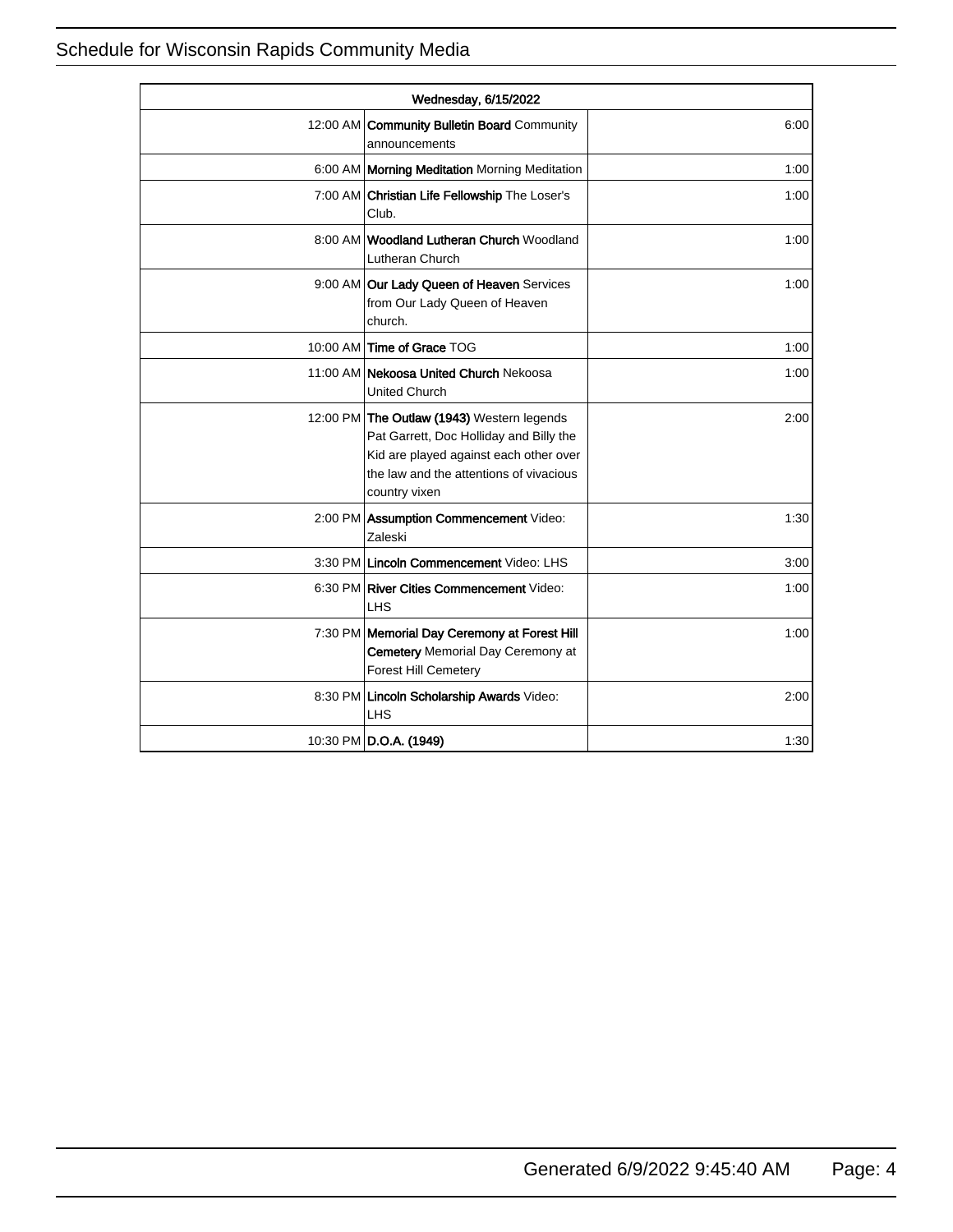| Thursday, 6/16/2022 |                                                                                                                                                    |      |
|---------------------|----------------------------------------------------------------------------------------------------------------------------------------------------|------|
|                     | 12:00 AM Community Bulletin Board Community<br><b>Bulletin Board</b>                                                                               | 6:00 |
|                     | 6:00 AM   Morning Meditation Morning Meditation                                                                                                    | 1:00 |
| 7:00 AM Yoga        |                                                                                                                                                    | 1:00 |
|                     | 8:00 AM Port Edwards Village Board Meeting<br>Port Edwards School Village Board<br>Meeting.                                                        | 1:00 |
|                     | 9:00 AM Port Edwards School Board Meeting<br>Port Edwards School Board Meeting                                                                     | 1:00 |
|                     | 10:00 AM Nekoosa School Board Meeting<br>Nekoosa School Board Meeting                                                                              | 1:30 |
|                     | 11:30 AM Grand Rapids Town Meeting The<br>Grand Rapids Town Board meetings<br>are recorded the second Tuesday of<br>the month.                     | 1:30 |
|                     | 1:00 PM Mid-State Technical College Board<br><b>Meeting Mid-State Technical College</b><br><b>Board Meeting</b>                                    | 1:30 |
|                     | 2:30 PM Wood County Board of Supervisors<br>The Wood County Board is recorded<br>the 3rd Tuesday of each month by<br>WRCM staff except in November | 0:30 |
|                     | 3:00 PM Wisconsin Rapids Public Schools<br>board meeting Monthly meeting of the<br>Wisconsin Rapids Public Schools<br>board                        | 1:30 |
|                     | 4:30 PM   Memorial Day Ceremony at Forest Hill<br><b>Cemetery Memorial Day Ceremony at</b><br><b>Forest Hill Cemetery</b>                          | 1:00 |
|                     | 5:30 PM Smart Movie Show Movie reviews                                                                                                             | 1:00 |
|                     | 6:30 PM Life With Elizabeth Starring Betty White                                                                                                   | 1:00 |
|                     | 7:30 PM One Step Beyond Classic supernatural<br>TV series.                                                                                         | 1:00 |
|                     | 8:30 PM Meditation Hour Relax                                                                                                                      | 1:00 |
|                     | 9:30 PM Bedtime Yoga Relax                                                                                                                         | 1:00 |
|                     | 10:30 PM Rock, Rock, Rock! (1956) Dori is trying<br>to get together enough money to buy a<br>strapless gown; Daddy has cut off<br>Dori's allowance | 1:30 |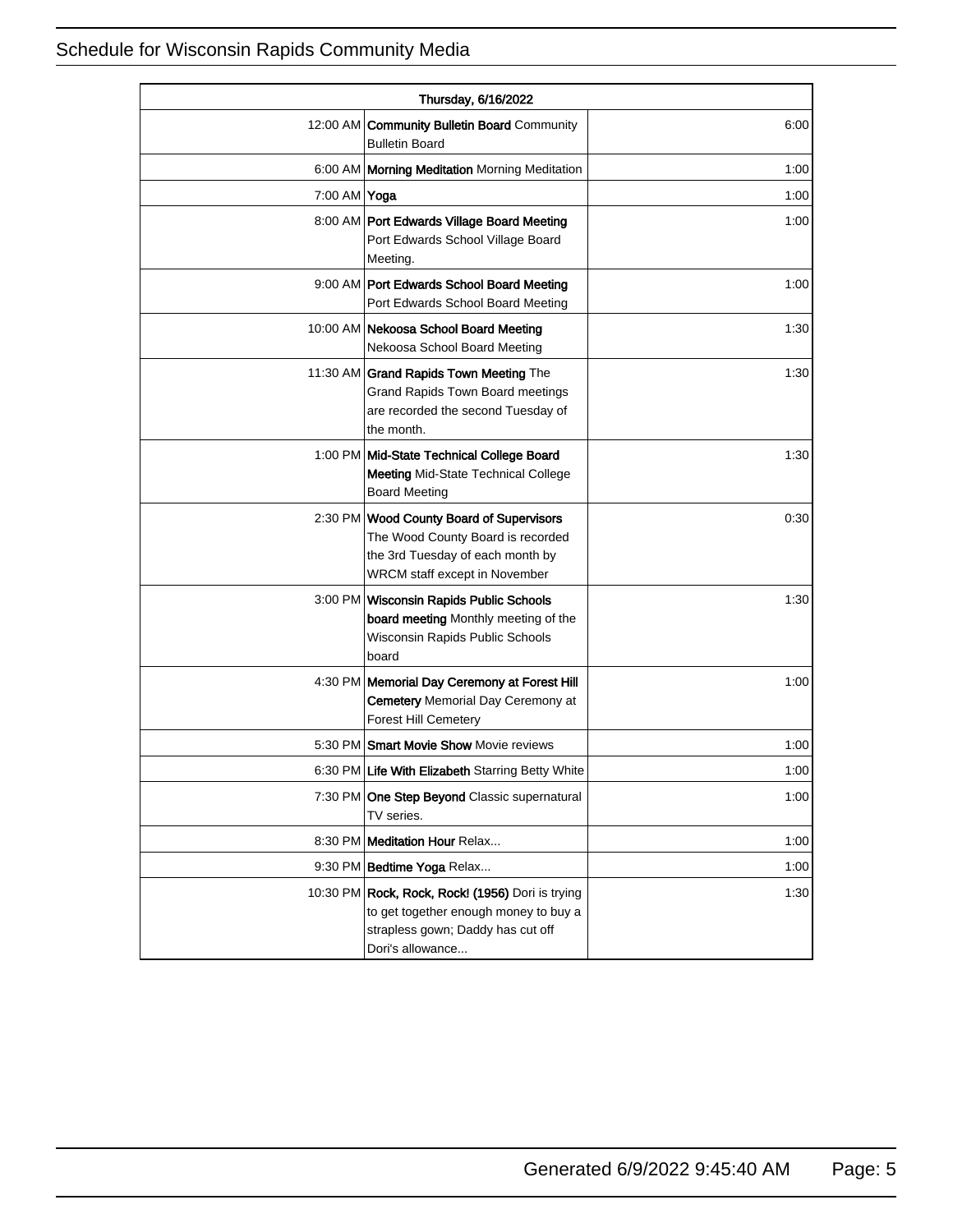| Friday, 6/17/2022 |                                                                                                                                                                                                            |      |
|-------------------|------------------------------------------------------------------------------------------------------------------------------------------------------------------------------------------------------------|------|
| 12:00 AM          | <b>Community Bulletin Board Community</b><br><b>Bulletin Board</b>                                                                                                                                         | 6:00 |
|                   | 6:00 AM   Morning Meditation Morning Meditation                                                                                                                                                            | 1:00 |
|                   | 7:00 AM Yoga with Noelle Joy Yoga                                                                                                                                                                          | 1:00 |
|                   | 8:00 AM Senior Exercise Senior Exercise                                                                                                                                                                    | 1:00 |
|                   | 9:00 AM   Memorial Day Ceremony at Forest Hill<br><b>Cemetery Memorial Day Ceremony at</b><br><b>Forest Hill Cemetery</b>                                                                                  | 1:00 |
|                   | 10:00 AM The Outlaw (1943) Western legends<br>Pat Garrett, Doc Holliday and Billy the<br>Kid are played against each other over<br>the law and the attentions of vivacious<br>country vixen                | 2:00 |
|                   | 12:00 PM Vlada's Seeds of Life Today's families<br>are pressed for time and often too tired<br>to prepare nourishing meals and spend<br>quality time with their kids.                                      | 1:00 |
|                   | 1:00 PM Let's Make Lunch! Video: McMillan<br>Library                                                                                                                                                       | 1:00 |
|                   | 2:00 PM Salt of the Earth (1954) The only<br>blacklisted film in Hollywood                                                                                                                                 | 2:00 |
|                   | 4:00 PM You Bet Your Life! Starring Groucho<br>Marx                                                                                                                                                        | 1:00 |
|                   | 5:00 PM Life With Elizabeth Starring Betty<br>White.                                                                                                                                                       | 1:00 |
|                   | 6:00 PM One Step Beyond Classic series about<br>the supernatural.                                                                                                                                          | 1:00 |
|                   | 7:00 PM   Hands of a Stanger (1962) A concert<br>pianist loses his hands in a car crash,<br>but a surgeon gives him new ones.                                                                              | 1:30 |
|                   | 8:30 PM Teenagers From Outer Space (1959) A<br>young alien and a teenage earthling fall<br>in love, and plot to stop the alien's race<br>from using Earth as a food-breeding<br>ground for giant lobsters. | 1:30 |
|                   | 10:00 PM Dementia (1955) Dementia is a 1955<br>American black-and-white<br>experimental horror film.                                                                                                       | 1:00 |
|                   | 11:00 PM Spookshow Macabre A series of horror<br>shorts.                                                                                                                                                   | 1:00 |